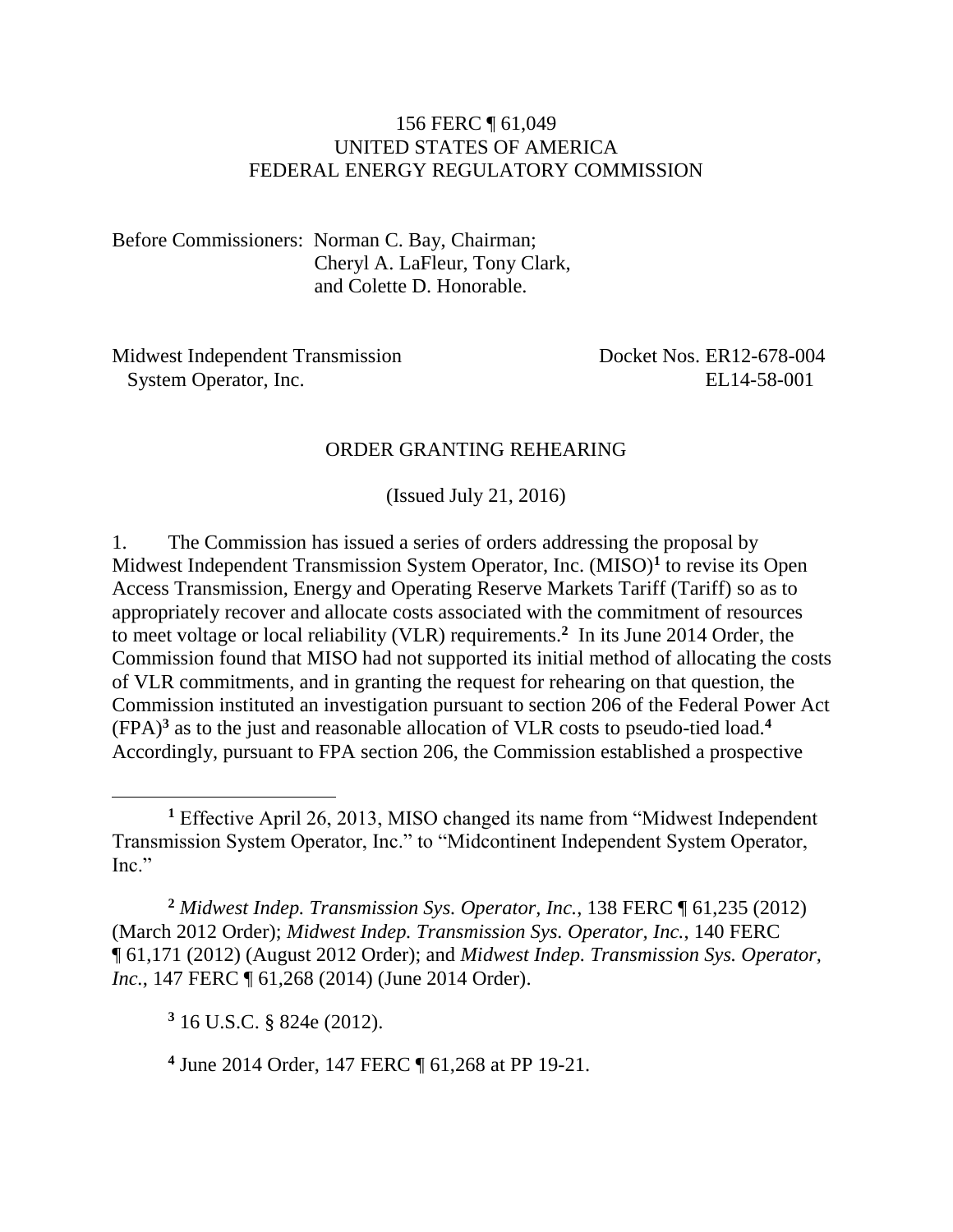refund effective date of July 9, 2014. WPPI Energy (WPPI) sought rehearing as to the prospective relief, seeking refunds as of September 1, 2012, the date MISO's original rate proposal went into effect. In this order, in light of the fact that we acknowledged that we committed legal error,<sup>5</sup> and the issuance of a recent court decision (discussed below) addressing the Commission's authority to remedy its legal error in such circumstances,**<sup>6</sup>** we grant rehearing.

### **I. Background**

## **A. Previous Orders**

2. As discussed in the previous orders in this proceeding, under certain circumstances, generators and demand response resources in MISO receive Revenue Sufficiency Guarantee (RSG) payments if they do not receive sufficient revenues in the energy and operating reserve markets to cover their costs. In 2012, MISO made a filing with the Commission to change its existing allocation of RSG costs, and allocate a greater proportion of the RSG costs associated with the commitment of resources to meet VLR requirements to the load in the Local Balancing Authority Area (Local BAA) that benefited from such commitments.

# **1. March 2012 Order**

3. On March 30, 2012, the Commission issued an order accepting and suspending the filing subject to the outcome of a technical conference and further Commission order.**<sup>7</sup>** The Commission found that "MISO's proposed definition of VLR commitments [and] its proposed allocation of the costs associated with VLR commitments in Docket No. ER12-678-000 . . . may be unjust, unreasonable, unduly discriminatory or preferential. However, in light of . . . the potential financial harm from allocating [VLR] costs in a manner that could be inconsistent with cost causation . . . we accept and suspend for five months MISO's proposals in these two dockets, subject to a technical conference and further order by the Commission."**<sup>8</sup>** Thus, the Commission ordered the

**5** *Id*. PP 14, 20-21.

**8** *Id*. P 48.

**<sup>6</sup>** *Xcel Energy Servs. Inc. v. FERC*, 815 F.3d 947 (D.C. Cir. 2016) (*Xcel*).

**<sup>7</sup>** March 2012 Order, 138 FERC ¶ 61,235 at P 1.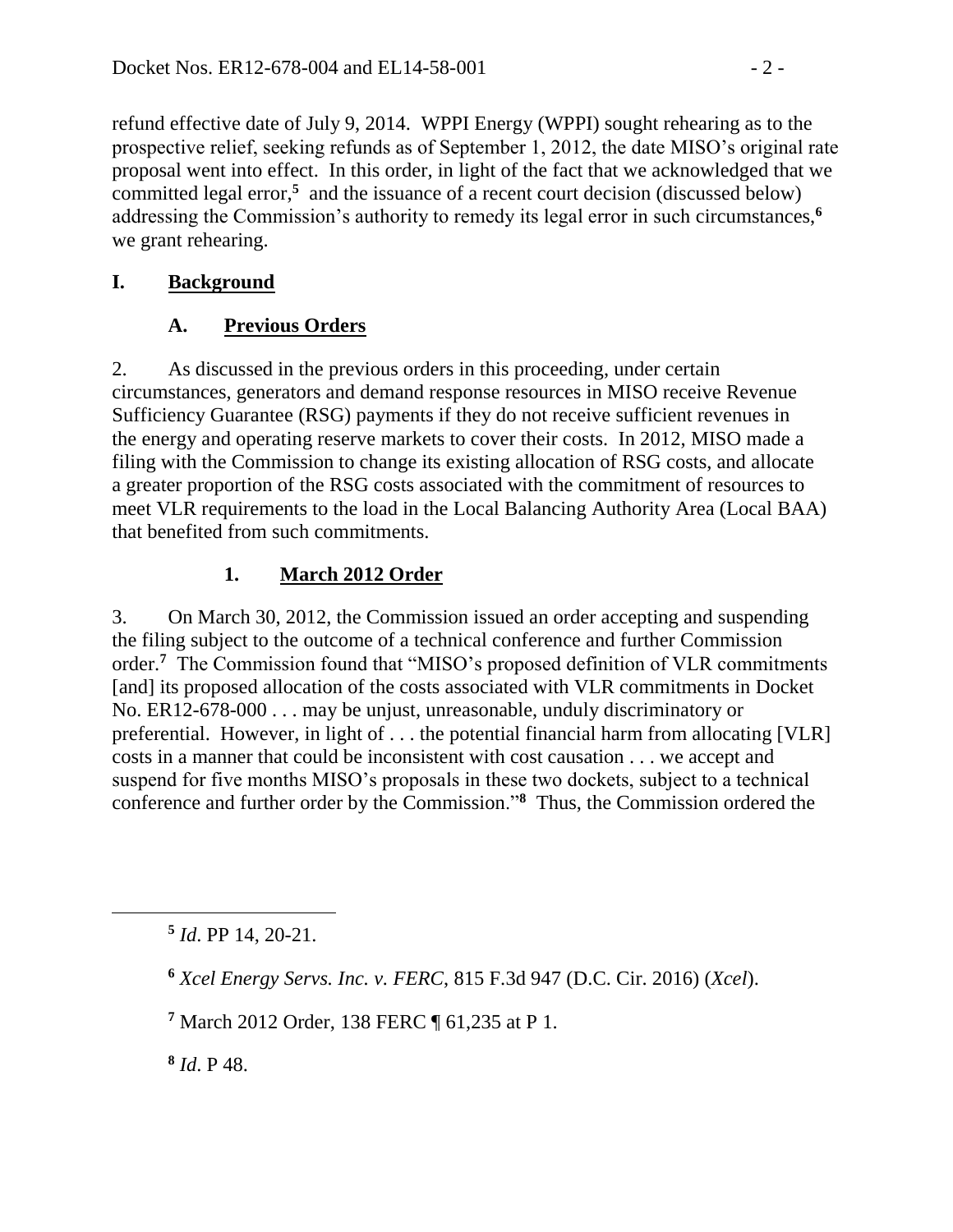filing, including its cost allocation and rate provisions, to become effective September 1, 2012, subject to the limitations noted above.**<sup>9</sup>**

#### **2. August 2012 Order**

4. After a technical conference and further proceedings, the Commission issued a second order on August 31, 2012. In the August 2012 Order, the Commission "conditionally accept[ed] MISO's proposals based on the entire record of the proceeding, including the technical conference and subsequent pleadings."<sup>10</sup> In that order, the Commission considered the issue of the appropriate allocation of costs of VLR commitments undertaken to benefit pseudo-tied loads. **11** MISO proposed to allocate VLR costs to all loads in a Local BAA, including pseudo-tied loads. Although some parties protested that proposal and argued that VLR costs should be allocated only to load physically located in the Local BAA, the Commission found that "protesting parties have not demonstrated the proposal is unjust and unreasonable." Additionally, based on the MISO Post-Technical Conference Reply Comments, the Commission found that "[a]s a threshold matter, MISO's proposal is reasonable since the Local BAA of the host load is responsible for voltage management in the pseudo-tied Local BAA, and therefore MISO's proposal comports with cost causation." **12**

#### **3. June 2014 Order**

5. WPPI filed a request for rehearing of the August 2012 Order, asking the Commission to require that VLR costs be allocated to loads in the Schedule 2 pricing zones where responsibility for responding to localized thermal and voltage constraints actually lies, rather than to the host Local BAA as proposed by MISO.**<sup>13</sup>** In its June 2014 Order, the Commission found that, in the August 2012 Order, it had "erred in finding that

**9** *Id*. at Ordering Paragraph A.

 $\overline{a}$ 

**<sup>10</sup>** August 2012 Order, 140 FERC ¶ 61,171 at P 1.

**<sup>11</sup>** Load that is pseudo-tied is effectively transferred from a source Local BAA (the Local BAA in which that load is physically located) to a different host Local BAA (i.e., sink Local BAA) even though no physical tie exists for the transfer. The pseudo-tie uses a telemetered value that is updated in real-time and reflected in the Area Control Error equation of the source and host Local BAAs.

**<sup>12</sup>** August 2012 Order, 140 FERC ¶ 61,171 at P 87 (citing MISO Post-Technical Conference Reply Comments at 13).

**<sup>13</sup>** WPPI October 1, 2012 Request for Rehearing at 5-6.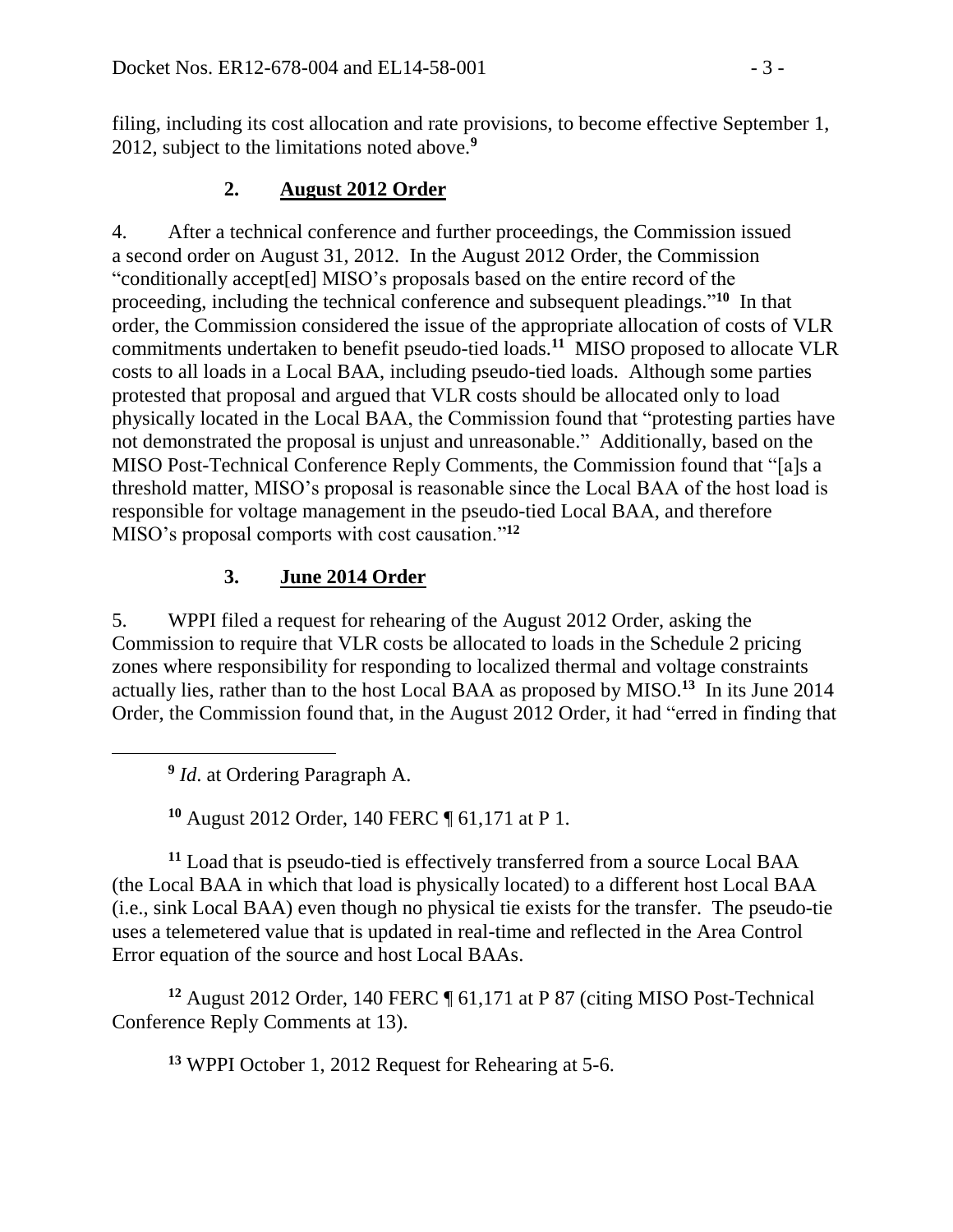MISO had met its burden under FPA section 205 of showing that its proposal as to how to allocate [VLR] costs to pseudo-tied load is just and reasonable." **14** Thus, the Commission granted WPPI's request for rehearing on the question of "whether it is just and reasonable to allocate the costs of VLR commitments made in the host Local BAA to load that is physically located outside the host Local BAA, but is contractually pseudotied to it." **15**

6. The Commission then found that the part of MISO's proposal that allocated VLR costs to pseudo-tied load raised issues of material fact that could not be resolved based on the record. The Commission stated that "[w]e find, based on parties' arguments on rehearing, that MISO's proposed cost allocation for pseudo-tied load has not been shown to be just and reasonable and may be unjust, unreasonable, and unduly discriminatory or preferential, or otherwise unlawful. Therefore, we will grant rehearing to provide a forum for parties to address this issue."**<sup>16</sup>**

7. The Commission stated that, because it accepted MISO's cost allocation without suspension or setting it for hearing, it would institute a section 206 proceeding and establish hearing and settlement judge procedures to address these issues. **17** The Commission noted that "where . . . the Commission institutes a section 206 investigation on its own motion, section 206(b) of the FPA requires that the Commission establish a refund effective date that is no earlier than publication of the notice of the Commission's initiation of its investigation in the Federal Register," and the Commission therefore established, as a refund effective date, the date the notice of the initiation of the investigation was published in the Federal Register.**<sup>18</sup>** That notice was subsequently published in the Federal Register on July 9, 2014.**<sup>19</sup>**

### **B. Request for Rehearing of June 2014 Order**

8. While the parties commenced settlement, WPPI filed a request for rehearing of the June 2014 Order. WPPI asserts that the Commission erred in deciding to investigate the

**<sup>14</sup>** June 2014 Order, 147 FERC ¶ 61,268 at P 14.

 *Id.* P 19. *Id.* P 20. *Id.* PP 20-24. *Id.* P 22.

**<sup>19</sup>** 79 Fed. Reg. 38,882 (2014).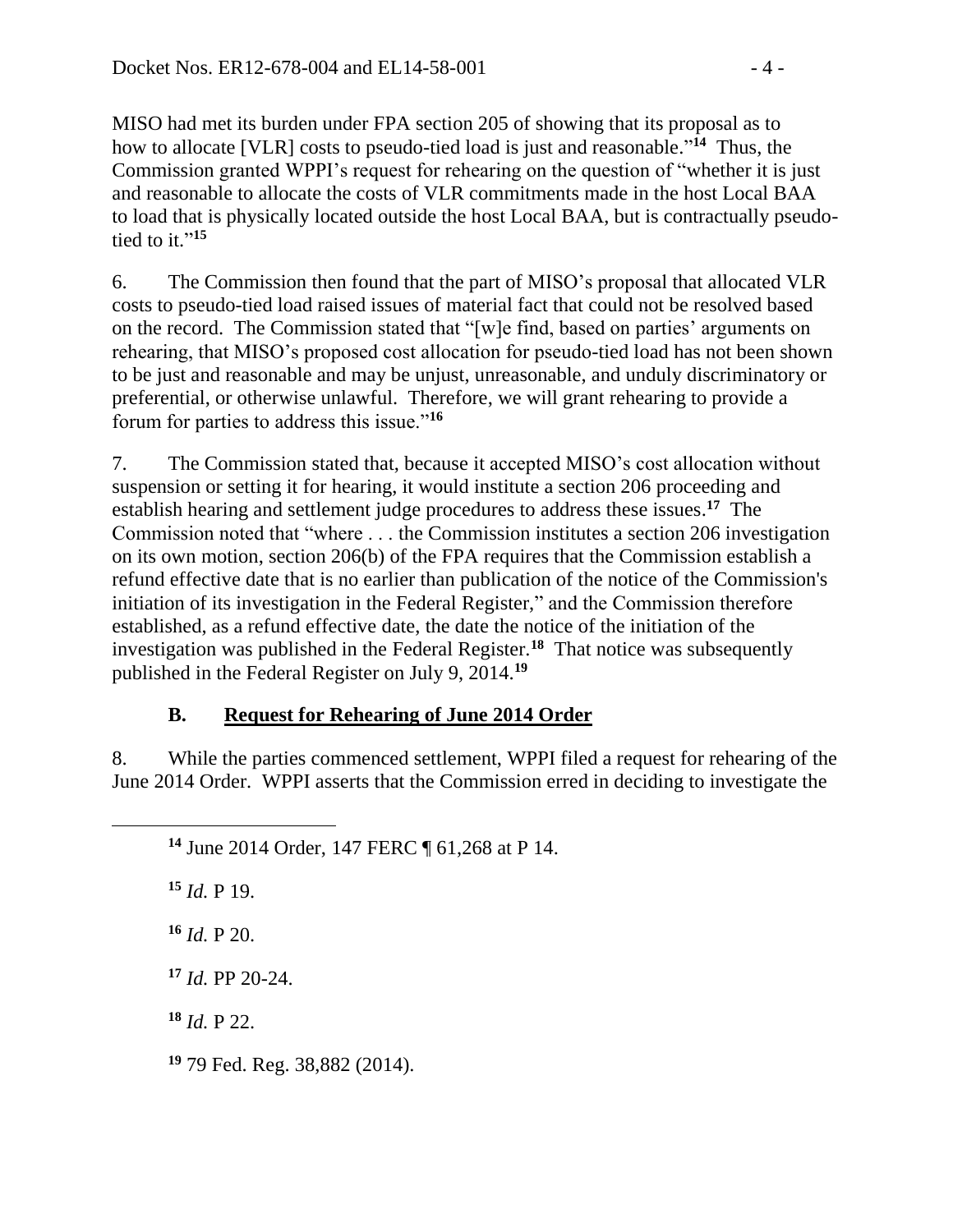$\overline{a}$ 

justness and reasonableness of MISO's original VLR cost allocation proposal as it applies to pseudo-tied load through a section 206 proceeding on the basis that the Commission had previously accepted MISO's cost allocation without suspension or hearing. WPPI states that, contrary to this statement, the initial order on MISO's proposal suspended the proposed tariff changes for the maximum five-month statutory period and initiated an investigation in the form of a technical conference, and that at no time has the Commission accepted the MISO proposal in a final order that would terminate the Commission's ability to continue to proceed under section 205.

9. WPPI states that under the Commission's procedural approach, WPPI will be deprived of the potential for relief from improper cost allocation for a period of nearly two years: from September 1, 2012 (the time MISO's original rate proposal went into effect) to July 9, 2014 (the refund effective date set by the Commission in the June 2014 Order). It states that the Commission's choice to initiate section 206 proceedings, rather than continuing to act solely under section 205, is unnecessary and unjustified in this situation and leaves the parties in an uncertain posture as to the burden of proof. **20**

10. WPPI argues that the Commission explicitly stated in the June 2014 Order that it was proceeding under section 206 because "the Commission accepted MISO's cost allocation without suspension or setting it for hearing," **<sup>21</sup>** but in fact, the Commission's March 2012 Order (issued prior to MISO's proposed effective date of April 1, 2012) suspended MISO's VLR cost allocation proposal for the maximum five-month period allowed by statute, and required further investigation of the proposal pursuant to a technical conference. WPPI then states that the Commission's August 2012 Order, issued after the technical conference and one day prior to the expiration of the five-month suspension period, acknowledged that the proposed tariff provisions would go into effect as of September 1, 2012, and that given that the Commission had already suspended the proposed tariff changes for the statutory maximum period, the Commission could not have imposed a new suspension. WPPI argues that:

> That unavoidable fact . . . does not mean that the second order constituted final and unconditional acceptance of MISO's

**<sup>20</sup>** WPPI Request for Rehearing at 5-6, 6 n.4. WPPI cites to *Cities of Batavia v. FERC*, 672 F.2d 64, 77 (D.C. Cir. 1982), in which the court remanded a case to the Commission to determine whether it was an appropriate case in which to exercise its section 205 suspension and refund power, where the Commission's decision not to review a fuel adjustment clause under section 205 "appear[ed] to be based upon its mistaken belief" that the Commission was precluded from proceeding under section 205.

**<sup>21</sup>** WPPI Request for Rehearing at 6 (citing June 2014 Order, 147 FERC ¶ 61,268 at P 21).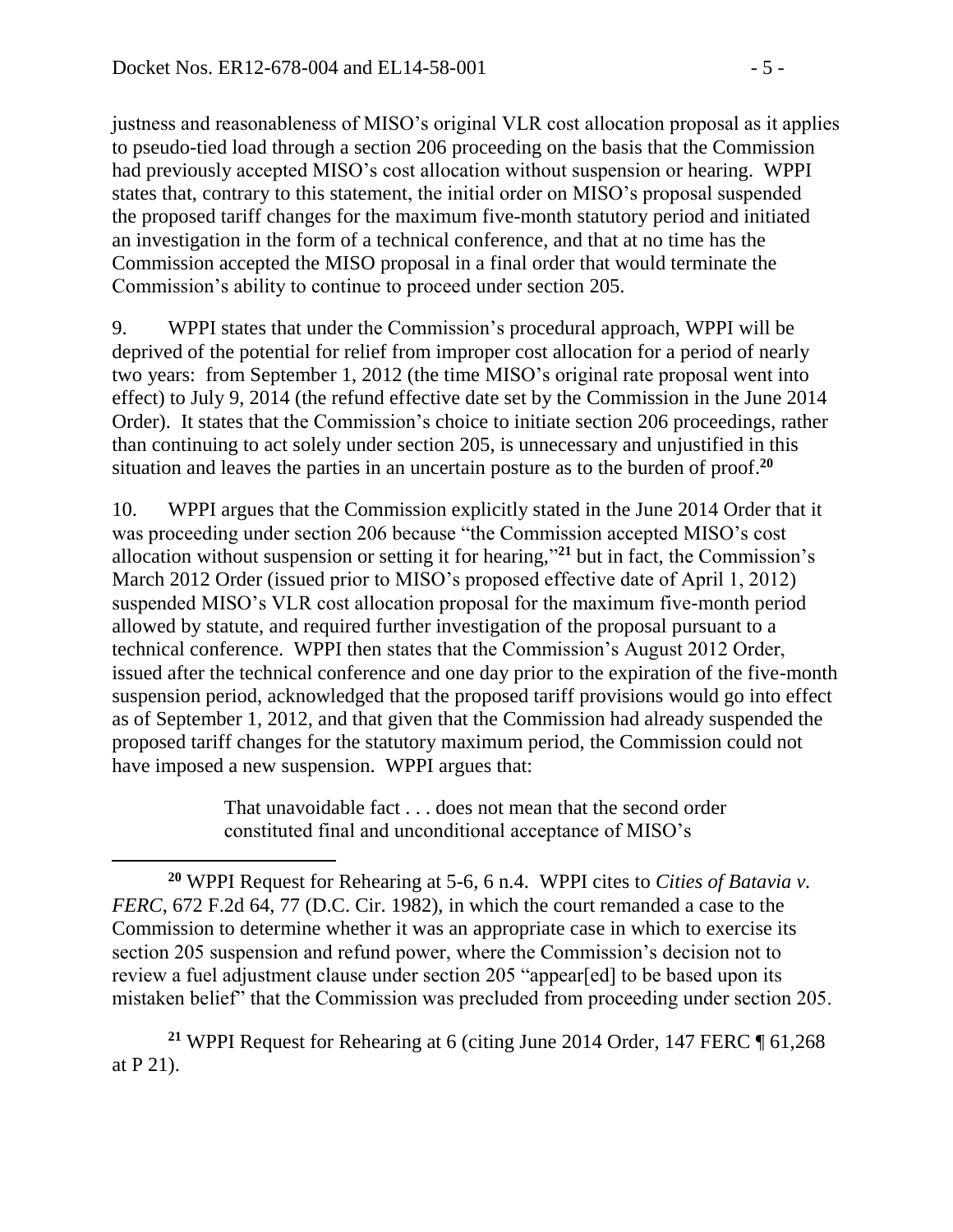VLR RSG cost-allocation proposal, such that subsequent changes to it could be made only in a Section 206 proceeding. Rather, the Commission conditionally accepted MISO's proposal subject to further compliance requirements, and accordingly MISO's proposal continued to be subject to the Commission's review under Section 205.**<sup>22</sup>**

11. WPPI further notes that the August 2012 Order was subject to WPPI's timely request for rehearing, and that even now, after the Commission's most recent action in this proceeding, the VLR cost allocation proposal is not final, and thus remains subject to the Commission's review under section 205. WPPI states:

> From the time the Commission issued its first order suspending the proposed tariff provisions, MISO and all of the market participants potentially affected by MISO's VLR RSG cost-allocation proposal have been on notice that the proposed tariff changes were subject to further modification until the Section 205 review proceedings – including fulfillment of MISO's remaining compliance obligations and resolution of WPPI's request for rehearing – reached their full conclusion.**<sup>23</sup>**

12. WPPI thus argues that the Commission has not terminated the section 205 proceedings in this case, but rather, to the contrary, it has consolidated the ongoing proceedings in Docket No. ER12-678-001 with its new section 206 investigation in Docket No. EL14-58. For the above reasons, WPPI argues that the Commission continues to have the power to act under section 205.

13. WPPI further argues that the Commission's choice to proceed under section 206 leaves unclear whether MISO will continue to bear the burden of proof, as the proponent of its VLR cost allocation proposal under section 205, or whether WPPI would be required to carry the burden of showing MISO's proposed cost allocation to be unjust and unreasonable.**<sup>24</sup>** WPPI states that the Commission acknowledged in the June 2014 Order that MISO did not make the necessary showing under section 205 that its VLR cost allocation filing was just and reasonable. Thus, WPPI argues, by now proceeding under section 206 (and limiting the refunds available to WPPI), the Commission has erred by

- **<sup>22</sup>** *Id.* at 7.
- **<sup>23</sup>** *Id*.

**<sup>24</sup>** *Id.* at 9.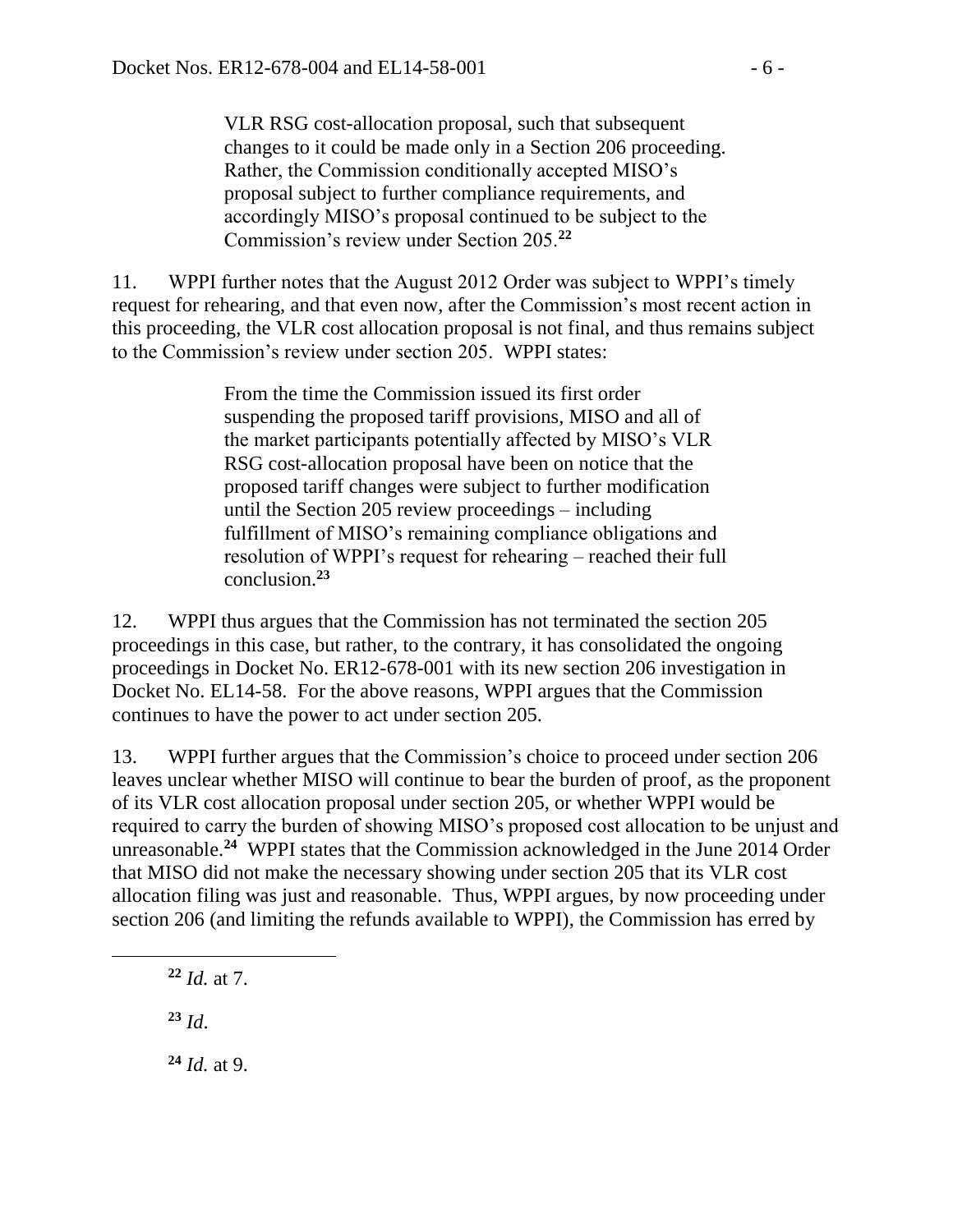failing to place the parties back into the position they would have been in, absent the Commission's legal error in accepting MISO's filing in the August 2012 Order. **25** Finally, WPPI argues that the Commission should make clear that refunds will be (at least potentially) available should the Commission decide based on the further record to be developed that it is unjust and unreasonable and/or unduly discriminatory for remotely located pseudo-tied load to be allocated a share of the inherently local costs of VLR commitments.**<sup>26</sup>**

### **C. Settlement Proceedings**

14. The parties negotiated a settlement, which the Commission is approving concurrently with this order. **<sup>27</sup>** In that settlement, the parties settled on a methodology to allocate VLR costs to pseudo-tied load on a going forward basis, **<sup>28</sup>** and also agreed that MISO would resettle its VLR payments according to this methodology back to July 9, 2014.**<sup>29</sup>**

15. The settlement noted WPPI's pending request for rehearing of the June 2014 Order, and stated that the settlement "does not resolve, and is without prejudice to" the question of the effective date for resettlements raised in that rehearing request. The terms of the Settlement further provide that:

> if the Commission grants WPPI's July 30, 2014 rehearing request, the Tariff revisions in Attachment 1 shall become effective September 1, 2012 . . . and shall be the basis for MISO's further resettlements of WPPI's VLR RSG payments back to September 1, 2012 . . . . **<sup>30</sup>**

**<sup>25</sup>** *Id*. at 10, 12.

**<sup>26</sup>** *Id.* at 13.

 $\overline{a}$ 

**<sup>27</sup>** Offer of Settlement (Settlement), filed February 18, 2015; certified as uncontested on April 7, 2015 (*Midwest Indep. Transmission Sys. Operator, Inc.*, 151 FERC ¶ 63,001 (2015); approved by the Commission concurrently with this order (*Midwest Indep. Transmission Sys. Operator, Inc.*, 156 FERC ¶ 61,048 (2016)).

**<sup>28</sup>** Settlement, section 3.2.

**<sup>29</sup>** *Id*., section 4.1.

**<sup>30</sup>** *Id*., section 4.2.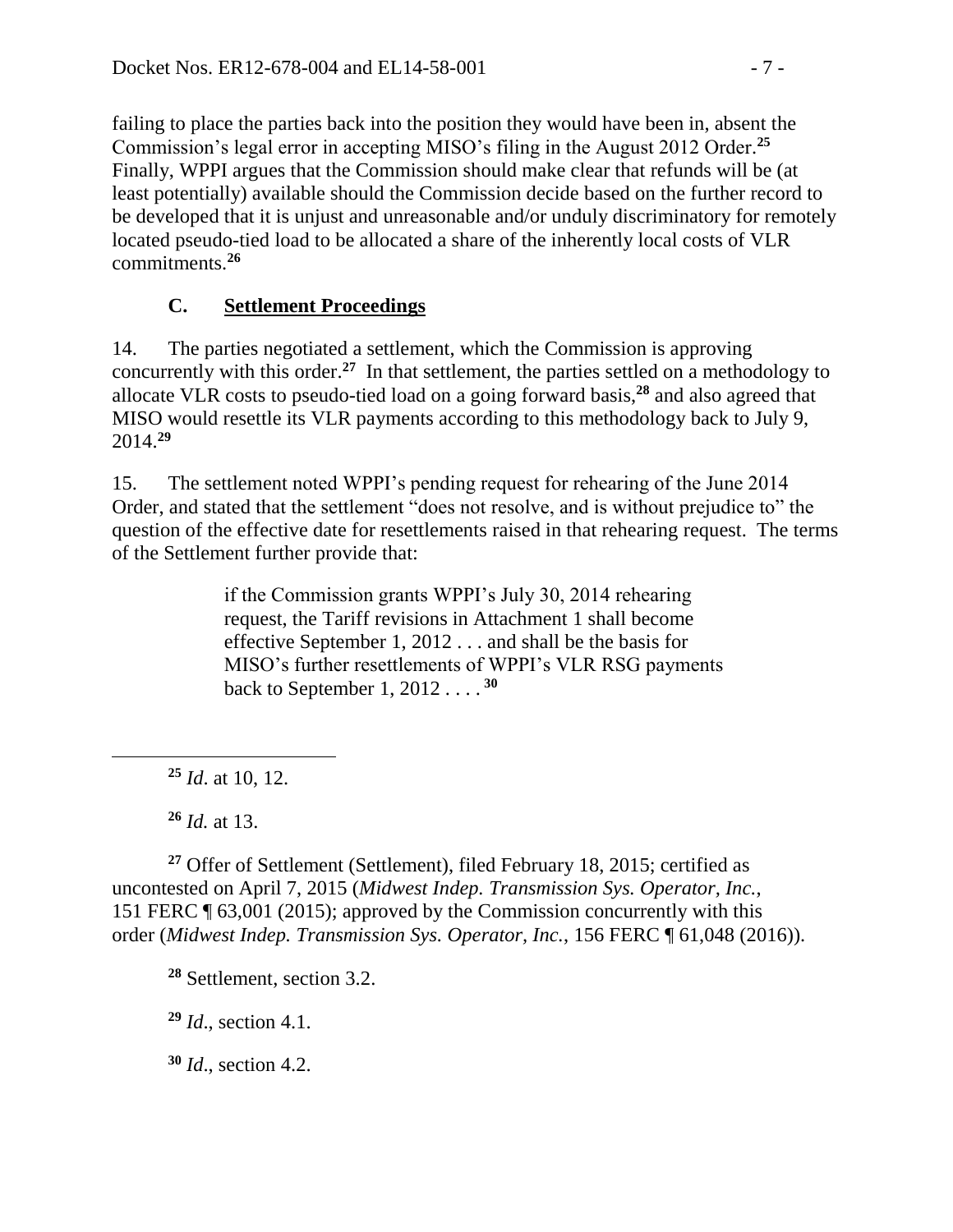16. The parties stated that "[i]n this way, the Commission and the parties will avoid the need for any additional settlement or hearing process in the event WPPI prevails on its rehearing request," and provided that, if the Commission issued an order granting WPPI's rehearing request, "the further resettlements of WPPI's VLR RSG payments shall be performed as soon as possible after the installation of necessary software changes and WPPI's submission of required meter data for Internal Commercially Pseudo-Tied Load." **31**

### **II. Discussion**

17. We grant WPPI's request for rehearing.

18. In the June 2014 Order, the Commission found that it "erred in finding that MISO had met its burden under FPA section 205 of showing that its proposal as to how to allocate VLR-related RSG costs to pseudo-tied load is just and reasonable."**<sup>32</sup>** The D.C. Circuit has since held that, in such circumstances, the Commission may correct its legal error.**<sup>33</sup>** We therefore grant WPPI's request for rehearing and find that the Commission retains authority to act pursuant to FPA section 205.

19. We note that, pursuant to the terms of the Settlement approved in a companion order,**<sup>34</sup>** as a result of the Commission granting WPPI's rehearing request, MISO will provide refunds to customers back to the effective date of MISO's filing (September 1, 2012). **35**

**<sup>31</sup>** *Id*.

 $\overline{a}$ 

**<sup>32</sup>** June 2014 Order, 147 FERC ¶ 61,268 at P 14.

**<sup>33</sup>** *Xcel*, 815 F.3d at 954; *see also Transcontinental Gas Pipe Line Corp. v. FERC*, 54 F.3d 893, 899 (D.C. Cir. 1995) (finding that the Commission's failure to order recoupment on rehearing amounted to legal error).

**<sup>34</sup>** *Midwest Indep. Transmission Sys. Operator, Inc.*, 156 FERC ¶61,048 (2016).

**<sup>35</sup>** Settlement, section 4.2. The Settlement also provides that "resettlements of WPPI's VLR RSG payments shall be performed as soon as possible after the installation of necessary software changes and WPPI's submission of required meter data for Internal Commercially Pseudo-Tied Load." *Id.*